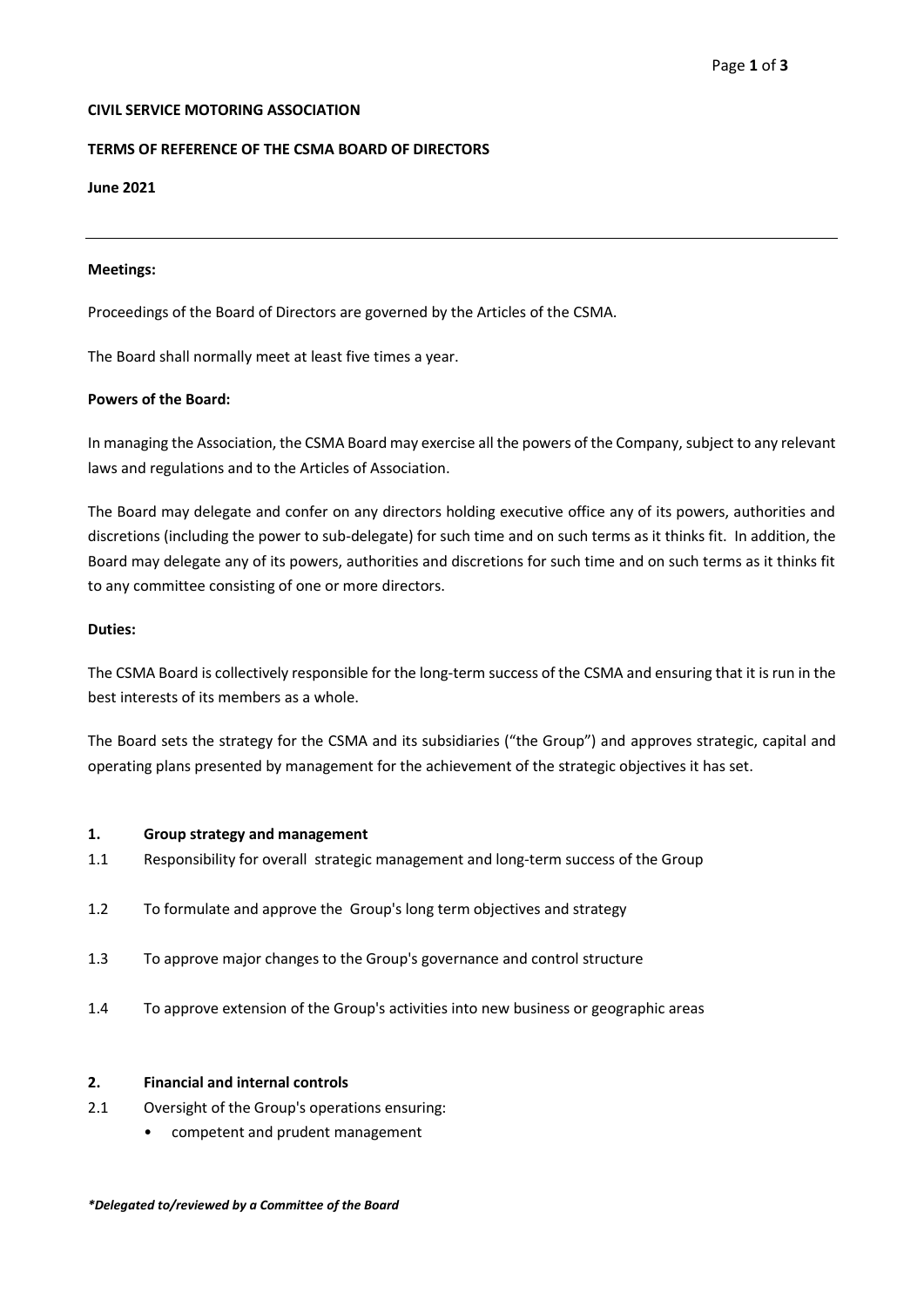- sound planning
- an adequate system of internal control
- adequate accounting and other records
- 2.2 To approve the Group's annual budgets, strategic and business plans
- 2.3 To review and approve Group financing, banking and treasury policies**\***
- 2.4 To ensure maintenance of a sound system of internal control and risk management**\***
- 2.5 To approve the Annual Report and Accounts including the corporate governance statement and remuneration report
- 2.6 To approve any significant change in accounting policies/practices**\***
- 2.7 To approve the remuneration of the auditors and recommendations for the appointment or removal of auditors**\***
- 2.8 Monitor the performance of the Group businesses against plan and budget
- 2.9 To approve any capital expenditure with a value of £250k or more.

## **3. Board Membership, Remuneration and Committees**

- 3.1 To appoint up to two independent non-executive directors.
- 3.2 To approve the remuneration of the non-executive directors to be recommended by the Remuneration Committee'
- 3.3 To approve remuneration policy and structure, including bonus and long-term incentive plans for the executive directors.
- 3.4 To approve targets for executive director performance related pay schemes.
- 3.5 To ensure adequate succession planning for the board and executive management.
- 3.6 To set terms of reference for and membership of the Committees of the Board and receive reports as appropriate.
- 3.7 The board will have a Remuneration, Nomination and Audit and Risk Committee.
- 3.8 The board will nominate one or more non-executive directors to the boards of the groups operating subsidiaries.